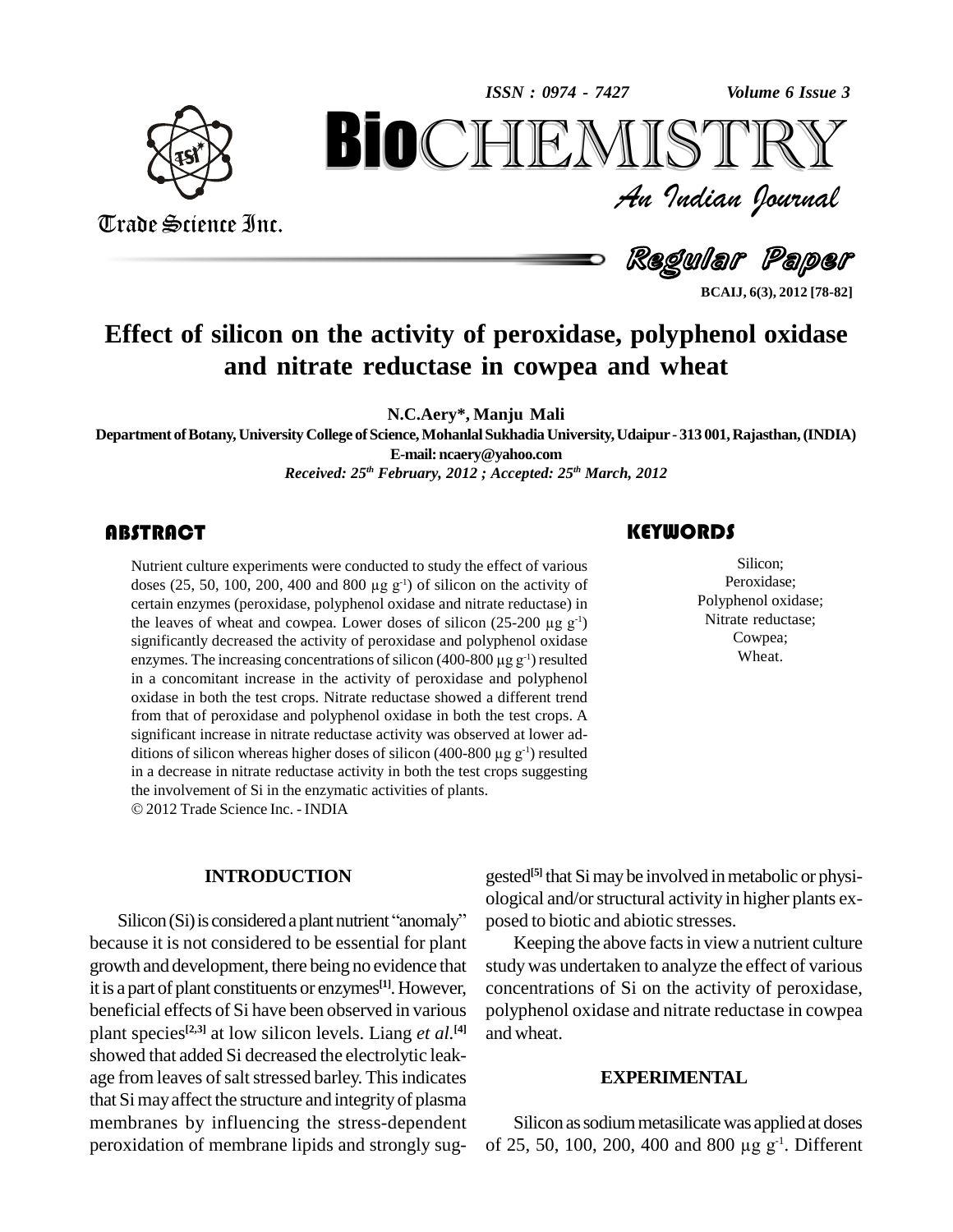concentrations of silicon were prepared separately by taking corresponding amounts(calculated on the basis of molecular weight) of the chemical per 100 g of silica. Pots without any added Si constituted the control. Each pot contained 100 g silica.

Experiments were set during the month of July for cowpea and December for wheat. Fifteen certified seeds of *Vigna unguiculata* (L.)Walp.Var. Pusa Komal and *Triticum aestivum* L. Var. Lok-1 were sown equidistantly at 2 cm. depth in each replicate. Hoagland solution was provided as a source of water. After establishment, seedlings were thinned to ten in number in each replicate. Sets in triplicate were prepared to record observations.

The activities of nitrate reductase, peroxidase and polyphenol oxidase enzymes and total phenol contents were estimated bymethods described byAery **[6]**.

#### **RESULTSAND DISCUSSION**

Decrease in the activity of peroxidase and polyphe-<br>nol oxidase was observed up to 200 µg g<sup>-1</sup> dose of Si in both the test crops, beyond which a gradual enhance ment in the activity was observed. The magnitude of increase varied with both the test crops. The maximum activities of peroxidase and polyphenol oxidase were increase varied with both the test crops. The maximum<br>activities of peroxidase and polyphenol oxidase were<br>observed in cowpea at 800  $\mu$ g g<sup>-1</sup> dose of Si and were 119.80% and 118.05% higher, respectively, over the control (Figure 1). Enhancement in peroxidase and<br>polyphenol oxidase activities was also observed in wheat<br>at 800  $\mu$ g g<sup>-1</sup> concentration of silicon and was 171.01% polyphenol oxidase activities was also observed in wheat at 800  $\mu$ g g<sup>-1</sup> concentration of silicon and was 171.01% and 116.66%, respectively, over the control, for wheat (TABLES 1 and 2).



**Units: Peroxidase and Polyphenol oxidase: Change in absor bance/ minute/ <sup>g</sup> fresh weight of leaf, Nitrate reductase: µmoles of NO<sup>2</sup> -/ 30 minutes/ g fresh weight of leaf**

**Figure 1 : Showing the effect of silicon as sodium metasili cate on relative enzyme activity in the leaves of** *Vigna unguiculata* **(L.)Walp.**

**TABLE1 :Effect ofdifferent Si concentrations onthe activity of enzymesin cowpea (Relative enzymatic activity given in parenthesis)**

| Si concentrations<br>$(\mu g g^{-1})$ | Peroxidase | Polyphenol<br>oxidase | <b>Nitrate</b><br>reductase |
|---------------------------------------|------------|-----------------------|-----------------------------|
| C                                     | 27.4889    | 1.6000                | 0.0174                      |
|                                       | (100)      | (100)                 | (100)                       |
| 25                                    | 27.2555    | 1.4889                | 0.0180                      |
|                                       | (99.15)    | (93.05)               | (103.44)                    |
| 50                                    | 25.1222    | 1.0889                | 0.0194                      |
|                                       | (91.39)    | (68.05)               | (111.49)                    |
| 100                                   | 20.2777    | 0.8222                | 0.0204                      |
|                                       | (73.76)    | (51.38)               | (117.24)                    |
| 200                                   | 27.3222    | 1.5000                | 0.0172                      |
|                                       | (99.39)    | (93.75)               | (98.85)                     |
| 400                                   | 31.5999    | 1.7889                | 0.0158                      |
|                                       | (114.95)   | (111.80)              | (90.80)                     |
| 800                                   | 31.9331    | 1.8888                | 0.0151                      |
|                                       | (119.80)   | (118.05)              | (86.78)                     |

Decrease in the activity of peroxidase and polyphe-<br>  $\frac{1}{2}$  Units: Peroxidase and Polyphenol oxidase: Change in absor-<br>  $\frac{1}{2}$  does of Si in  $\frac{1}{2}$  hance/ minute/ g fresh weight of leaf; Nitrate reductase: umoles **Units: Peroxidase and Polyphenol oxidase: Change in absor bance/ minute/ <sup>g</sup> fresh weight of leaf; Nitrate reductase: µmoles of NO<sup>2</sup> -/ 30 minutes/ g fresh weight of leaf**

 $TABLE2:$  **Effect** of different Si concentrations on the activity **of enzymes in wheat (Relative enzymatic activity given in parenthesis)**

| parentnesis)                       |            |                       |                             |
|------------------------------------|------------|-----------------------|-----------------------------|
| Si concentrations<br>$(\mu g g^1)$ | Peroxidase | Polyphenol<br>oxidase | <b>Nitrate</b><br>reductase |
| C                                  | 1.5333     | 2.9333                | 0.0429                      |
|                                    | (100)      | (100)                 | (100)                       |
| 25                                 | 1.4667     | 2.9111                | 0.0437                      |
|                                    | (95.65)    | (99.24)               | (101.86)                    |
| 50                                 | 1.3333     | 2.8667                | 0.0573                      |
|                                    | (86.95)    | (97.92)               | (133.56)                    |
| 100                                | 1.3111     | 2.5333                | 0.0629                      |
|                                    | (85.50)    | (86.36)               | (146.62)                    |
| 200                                | 1.5333     | 2.5667                | 0.0472                      |
|                                    | (100)      | (87.50)               | (110.02)                    |
| 400                                | 2.1555     | 3.1107                | 0.0356                      |
|                                    | (140.57)   | (106.04)              | (82.98)                     |
| 800                                | 2.6222     | 3.4222                | 0.0318                      |
|                                    | (171.01)   | (116.66)              | (74.12)                     |

**Units: Peroxidase and Polyphenol oxidase: Change in absor bance/ minute/ <sup>g</sup> fresh weight of leaf; Nitrate reductase: µmoles of NO<sup>2</sup> -/ 30 minutes/ g fresh weight of leaf**

**Indiana**<br>**I** *I I I I I I I I ISTRY*<br>*I Isalian Iournal* Peroxidase participates in lignin biosynthesis, indole acetic acid degradation and converts  ${\rm H_2O_2}$  to water. It is also related to lignin and suberin synthesis, which in-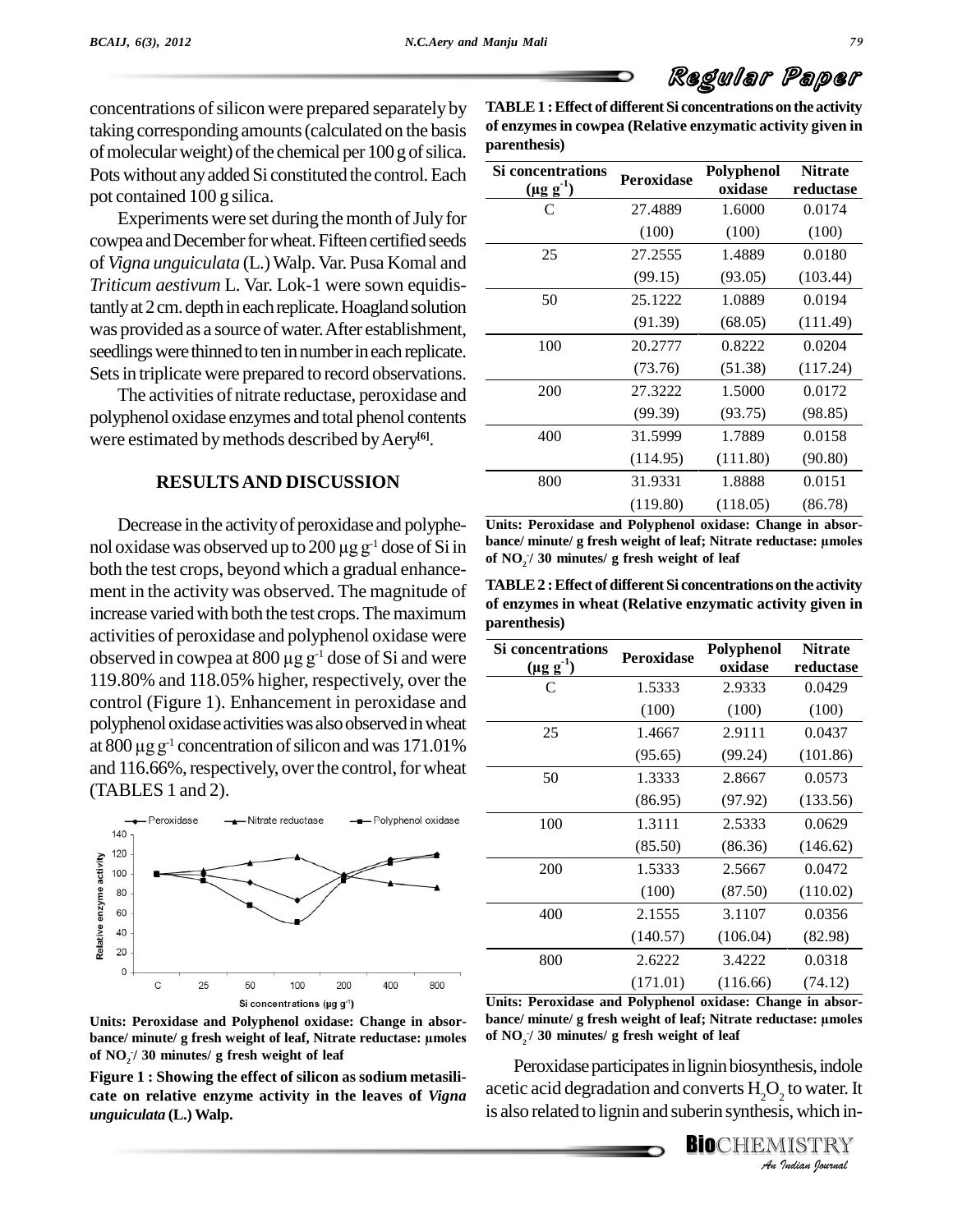crease the hardness of tissues and to the production of quinones and active oxygen, which possess antibiotic properties<sup>[7]</sup>. An increase in peroxidase activity may be stress used as an indicator of heavy metal stress<sup>[8]</sup>.

In the present investigation, higher concentrations of Si have led to a substantial increase in peroxidase age in activity in both the test crops whereas lower additions silicon of silicon (25 to 200  $\mu$ g g<sup>-1</sup>) significantly decreased the could activity in both the test crops whereas lower additions of silicon (25 to 200  $\mu$ g g<sup>-1</sup>) significantly decreased the peroxidase activity in both the test crops (TABLES 1, 2 and 3). Increase in peroxidase activitywas also ob served in tolerant genotype of lentil (*Lens culinaris*) during salt stress<sup>[9]</sup>. Under stressed conditions the in-<br>Na crease in the amount of phenols(Figure 2) appearsto be accompanied by an enhancement in the peroxidase activitycausing the destruction of auxins **[10]**.

| TABLE 3 : Relationship between applied concentrations of Si |  |  |
|-------------------------------------------------------------|--|--|
| as sodium metasilicate and activity of certain enzymes.     |  |  |

| <b>Parameters</b>                           | <b>Regression</b><br>equation $(Y)$ | <b>Correlation</b><br>coefficient (r) |  |
|---------------------------------------------|-------------------------------------|---------------------------------------|--|
| Cowpea                                      |                                     |                                       |  |
| 1. Peroxidase                               | $Y = 25.075 + 0.0105x$              | $0.724$ (PS)                          |  |
| 2. Polyphenol oxidase $Y = 1.269 + 0.0008x$ |                                     | $0.627$ (NS)                          |  |
| 3. Nitrate reductase $Y = 0.019 - 0.0000x$  |                                     | $-0.757(S)$                           |  |
| Wheat                                       |                                     |                                       |  |
| 1. Peroxidase                               | $Y = 1.342 + 0.0016x$               | $0.953(S^{**})$                       |  |
| 2. Polyphenol oxidase $Y = 2.732 + 0.0008x$ |                                     | 0.730(S)                              |  |
| 3. Nitrate reductase                        | $Y = 0.052 - 0.0000x$               | $-0.673$ (NS)                         |  |

 $\overline{\mathbf{x}}$  **= Applied** sodium metasilicate concentrations;  $\mathbf{y}$  = **Parameters studied; S\*\* = Significant at 0.1 % level; S = Significant at 2 % level; PS = Significant at 5 % level; NS = Significant at 10 % level**



*An***Figure 2 : Showing the effect of silicon as sodium metasili-** *In the effect of*<br>*Ing the effect of*<br>*Walp.*<br>*I. ISTRY*<br>*Indian Journal* **cate on total phenol contents in the leaves of** *Vigna unguiculata* **(L.)Walp.**

Liang *et al.* **[5]** observed that exogenous silicon

**BIO**CHEMISTRY

significantly increased the activities of SOD, POD, CAT and GR (glutathione reductase) in the roots of salt stressed barley. The induction of these enzymes coincided with a decrease in concentration of MDA (malondialdehyde). They suggested that oxidation damage induced bysalt can be alleviated bythe addition of silicon.Jio-Jing *et al.* **[11]** observed thatexogenous Si could reduce withering of cucumber leaves and in creased the antioxidant activities and reduced lipid peroxidation induced by chilling. Similarly, Wang *et al*.<sup>[12]</sup> observed that Si alleviates the stress caused by NaCl and suggested that exogenous Si increases antioxidative enzyme activities under NaCl stress. Ahmad and Haddad **[13]** investigated the effect of Si on major antioxidative enzymes including superoxide dismutase (SOD), catalase (CAT), ascorbate peroxi dase (APX), peroxidase (POD), relative water content (RWC), chlorophyll and soluble protein contents, **Correlation**<br> **Correlation**<br> **Correlation**<br> **Correlation**<br> **Correlation**<br> **Correlation**<br> **Correlation**<br> **Correlation**<br> **Correlation**<br> **Correlation**<br> **Correlation**<br> **Correlation**<br> **Correlation** wheat plants under drought stress. Si has been shown to partially change the negative effects of drought stress and increased the tolerance of wheat by increasing proline and glycine betain contents. Activities of SOD, CAT, APX and POD also increased. They concluded that Si alleviates water deficit of wheat by preventing the oxidative membrane damage and may be associated with plant osmotic adjustment.

> Polyphenol oxidase is essentiallya copper-depen dent enzyme **[14]** and isinvolved in the biosynthesis of lignin and alkaloid and catalyzing the phenol oxidation into quinones in the presence of atmospheric oxygen. In the present study, lower doses of Si significantly decreased the polyphenol oxidase activity whereas higher doses (400 and 800  $\mu$ g g<sup>-1</sup>) resulted in an enhancement creased the polyphenol oxidase activitywhereas higher doses (400 and 800  $\mu$ g g<sup>-1</sup>) resulted in an enhancement in PPO activity. It is possible that the mechanism of doses (400 and 800  $\mu$ g g<sup>-1</sup>) resulted in an enhancement<br>in PPO activity. It is possible that the mechanism of<br>increasing polyphenol oxidase activity occurs in a 'lain PPO activity. It is possible that the mechanism of<br>increasing polyphenol oxidase activity occurs in a 'la-<br>tent form' in plants. Increased PPO activity in the plant tissues after silicon stress could have resulted from actent form' in plants. Increased PPO activity in the plant tivation of 'latent phenolase' in cells<sup>[15]</sup>.

Silicon could increase the activities of peroxidase and polyphenol oxidase because it triggers defence processesin plants, acting as an elicitor. Increased PPO activityalsomight be due to *de novo* synthesis of PPO undersilicon stress **[16]**.

Cherif *et al*. **[17]** also reported that amendment of nutrient solutions with soluble Si resulted in a marked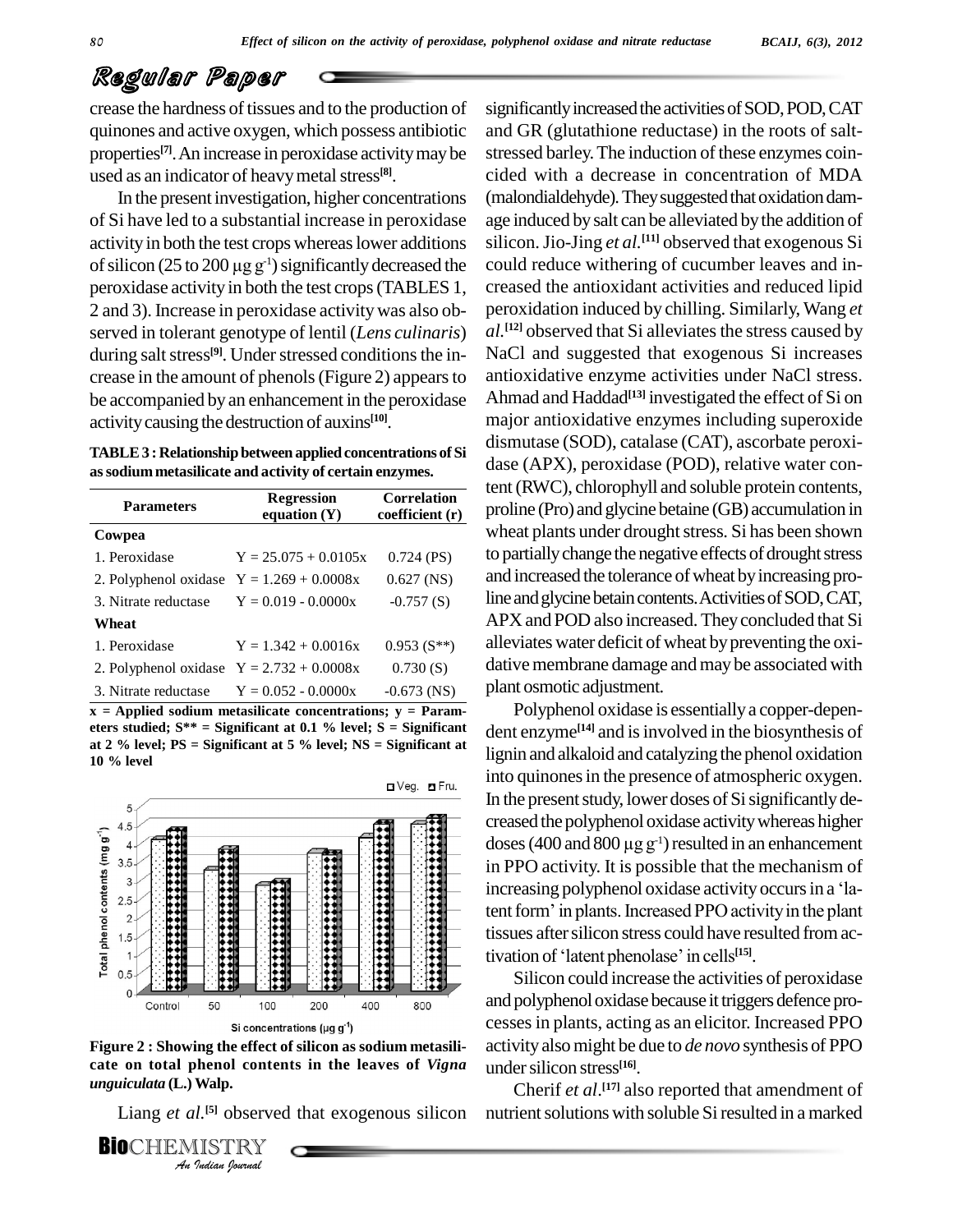increase in stimulation of chitinase activity and in a more intense and rapid activation of peroxidase and polyphe nol oxidases in cucumber after infection with *Pythium* spp. Si also has an effect on the activityof enzyme such as H<sup>+</sup>-ATPase on plants submitted to saline stress, suggesting that it can somehow affect the structure and the integrity of the plasma membrane<sup>[18]</sup>.

Nitrate reductase (NR) showed a different trend fromthat of peroxidase and polyphenol oxidase in both the test crops. The maximum activityof nitrate reducfrom that of peroxidase and polyphenol oxidase in both Choud<br>the test crops. The maximum activity of nitrate reduc-<br>tase was observed at 100  $\mu$ g  $g^{-1}$  dose of Si which in crop showed an increase of 117.24% and 146.62% in cow pea and wheat, respectively. A slight increase in nitrate showed an increase of 117.24% and 146.62% in cow-<br>pea and wheat, respectively. A slight increase in nitrate NR<br>reductase activity was also observed at 200  $\mu$ g g<sup>-1</sup> con-<br>centration of Si in case of wheat (Figure 3). Bey centration of Si in case of wheat (Figure 3). Beyond 100 and 200  $\mu$ g g<sup>-1</sup> dose of Si a gradual reduction in nitrate reductase activitywas observed in cowpea and wheat, respectively (TABLES 1 and 2).



**Units: Peroxidase and Polyphenol oxidase: Change in absor b** si concentrations (μg g<sup>-1</sup>) **b**<br>
Units: Peroxidase and Polyphenol oxidase: Change in absor-<br>
bance/ minute/ g fresh weight of leaf, Nitrate reductase: μmoles gra **of NO<sup>2</sup> -/ 30 minutes/ g fresh weight of leaf**

#### **Figure 3 : Showing the effect of silicon as sodium metasili cate on relative enzyme activity in the leaves of** *Triticum aestivum* **L.**

Nitrate metabolism is important for providing the organic nitrogen essential for plant growth and nitrate reductase (NR) is the key enzyme in this process<sup>[19]</sup>. In green algae, fungi and higher plants, reduction of nitrate to nitrite is catalysed by nitrate reductase, an enzyme complex of higher molecular weight which contain FAD, cytochrome and molybdenum as prosthetic group. Nitrate reductase is an inducible enzyme inplants and it is induced by nitrate<sup>[20]</sup>.

Mo as a cofactor is required for the transfer of electrons from  $NADH_2$  to nitrate. The source of the reductant is either from mitochondrial electron transport in the dark or photosynthetically produced reductant in

the light **[20]**. Nitrate reductase enzyme is verysensitive to heavy metals because they have an affinity for sulfhydryl groups.

In the present study, lower doses of Si significantly increased the NR activity in both the test crops namely,<br>cowpea and wheat. Higher concentrations of Si (400-<br>800 µg g<sup>-1</sup>) led to a substantial decrease in NR activity cowpea and wheat. Higher concentrations of Si(400-  $800 \mu$ g g<sup>-1</sup>) led to a substantial decrease in NR activity in both the test crops (TABLES 1 and 2). Choudhary **[21]**, Madhwani **[22]** and Surana **[23]** also observed a reduction in the activityof nitrate reductase in crop plants at higher levels of Cr, Se and Li, respectively. In the present studies, the reduction in the NR activity at higher concentrations of Simight be due to inadequacy of the reducing power, binding of SH groups of enzyme and replacement of molybdenum from the enzyme **[24]**.

According to Ghosh *et al*. **[25]** the decreased yield of potato caused by salt stress was due to nutritional imbalance resulting in the inactivation of enzyme such as nitrate reductase (NR). NR contains bound iron and its activity has been reported to decrease in iron deficiency **[26]**.

Si has positive benefits to cellular protection, especiallyundersaltstress **[27]**.Mali andAery **[28]**observed that Si plays an important role in plant physiology and induce the dry matter production, nodulation and uptake of nitrogen in cowpea plants. Kumar and Singh **[29]** observed high positive correlation among NR activity, grain protein concentration and grain yield per plant in maize leaves. They suggested that leaf NR activity could be useful as a marker enzyme for N content in plants, grain protein concentration and grain yield.

Results of present investigation indicated that higher concentrations of Si were positively correlated with peroxidase and polyphenol oxidase activity and <sup>[19]</sup>. In negatively correlated with nitrate reductase activity (TABLE 3). These results seem to suggest that Si is involved in the metabolic or physiological activity in plants exposed to abiotic stresses.

#### **REFERENCES**

- *I*<br>*I*<br>*I*<br>*IISTRY*<br>*Indian hournal* **[1]** E.Epstein;Annual Review in Plant Physiology and Molecular Biology, **50**, 641-664 **(1999)**.
- **[2]** M.Mali, N.C.Aery; Journal of Plant Nutrition, **31**, 1867-1876 **(2008a)**.